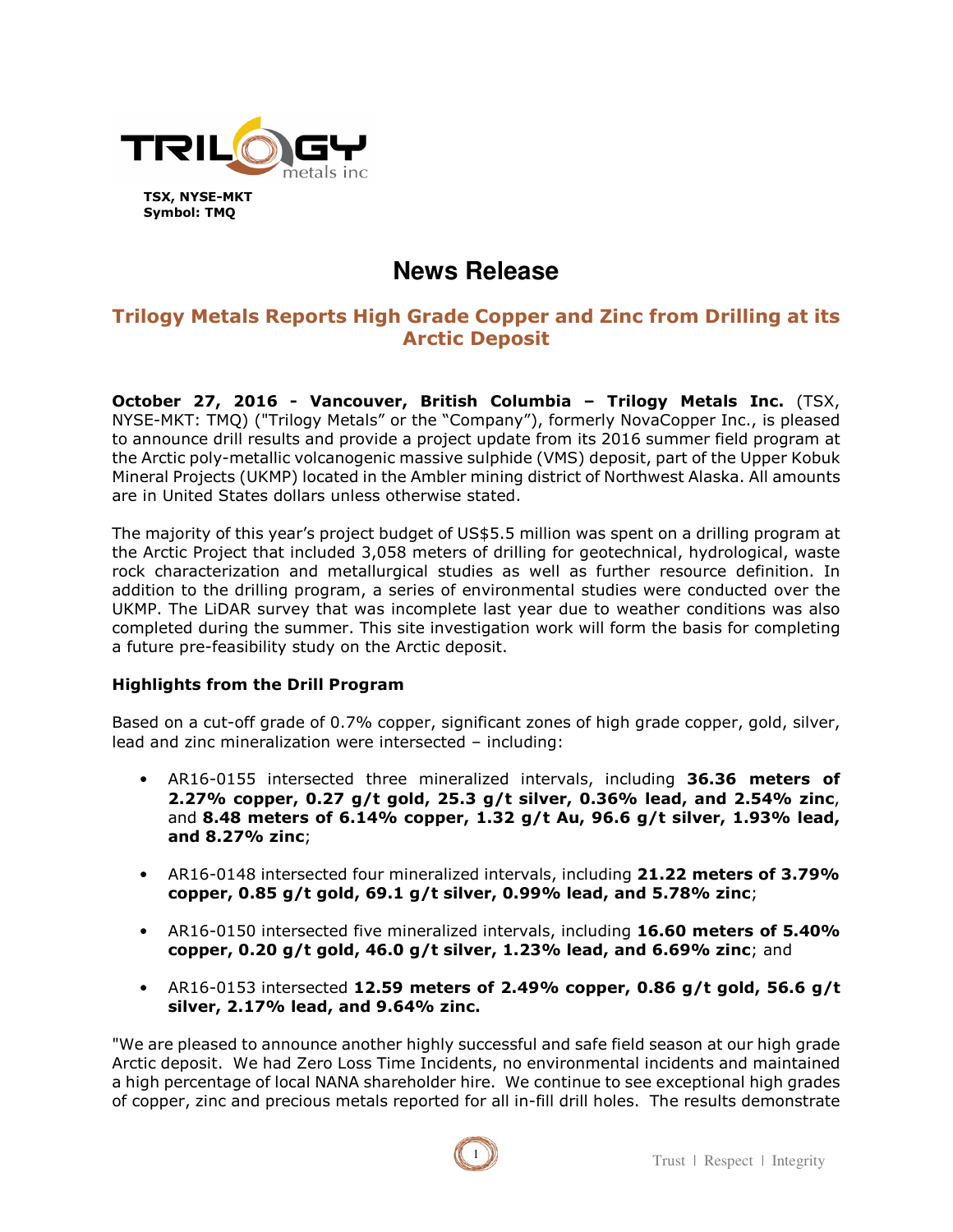the continuity of multiple high grade zones of copper, zinc and precious metals," stated Rick Van Nieuwenhuyse, President and Chief Executive Officer for Trilogy Metals. "By completing an array of studies, including geotechnical for pit-slope stability, hydrology, waste rock characterization, environmental and metallurgy, we continue to advance Arctic towards a pre-feasibility level of study which will demonstrate that Arctic is one of the highest grade, open pitable copper deposits in the world. By having exposure to copper, zinc and precious metals, the Company maintains its flexibility as we advance this project up the value chain. Meanwhile, the Alaska Industrial Development and Export Authority (AIDEA) continues to advance permitting of the Ambler Mining District Industrial Access Project (AMDIAP) – a road connecting the Ambler mining district to a year-round port at Port Mackenzie."

Trilogy Metals completed thirteen diamond drill holes for a total of 3,058 meters of core. The 2016 drill program was designed to collect data for geotechnical, hydrological, waste rock characterization and metallurgical studies as well as further resource definition.

Three drill holes representing 822 meters drilled were designed to collect geotechnical and hydrological data within the proposed Arctic open-pit as outlined in the Company's National Instrument 43-101 - Standards of Disclosure technical report entitled "Preliminary Economic Assessment Report on the Arctic Project, Ambler Mining District, Northwest Alaska" dated effective September 12, 2013 (the "2013 PEA") (see press release dated September 12, 2013). Two of these drill holes encountered significant high grade mineralization, as reported in Table 1, and one drill hole (AR16-0147) was outside of the resource target area. Data collected from the geotechnical/hydrological drill program will be used to support future open-pit mine design, as well as waste rock characterization and resource definition.

Four drill holes representing 1,030 meters drilled were designed to collect metallurgical samples to support a metallurgical test work program currently underway. As expected, all four metallurgical drill holes encountered significant high grade mineralized intercepts, as reported in Table 1. Data collected from the metallurgical drill program will also be used to support waste rock characerization and resource definition.

Six drill holes representing 1,206 meters drilled were designed to evaluate vertical and lateral continuity of the high grade polymetallic copper, gold, silver, lead and zinc mineralization, and support upgrading and expanding inferred resources to measured and indicated resource classification within the area of the proposed Arctic open-pit. The Company is pleased to announce that all six infill holes encountered mineralized intervals consistent with previous drilling conducted within the resource area on the property. Significant mineralized intervals of high-grade mineralization are reported in Table 1. These drill results, along with ongoing engineering and environmental studies described below, will be used to support a pre-feasibility study on the Arctic deposit.

#### **Environmental Program**

Trilogy Metals conducted an aquatics survey, avian survey, habitat survey, archaeological survey, and wetlands delineation survey, and continued ongoing baseline environmental data collection in 2016.

An aquatics survey of rivers and creeks over the UKMP included identification of fish species present and tissues metals testing. An avian survey over the UKMP was conducted in May to identify bird nest locations, with a follow-up survey in July to measure fledging success. A habitat survey was completed in conjunction with the wetlands survey and will be used to inform future biological surveys. Approximately 2,400 acres were surveyed for archaeological resources in or around the potential Arctic open-pit and facilities locations. Approximately

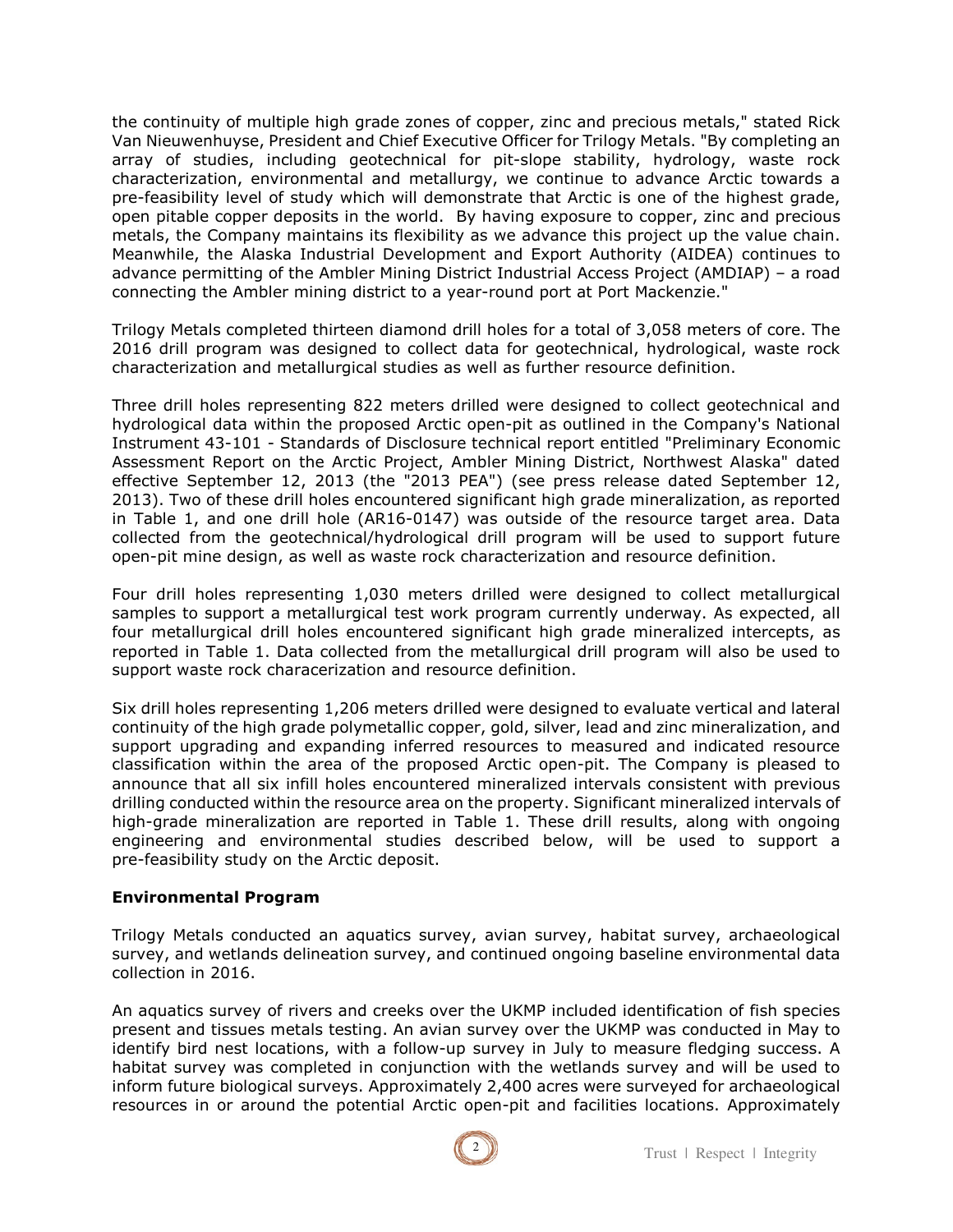2,900 acres of wetlands were delineated using techniques approved by the Army Corps of Engineers.

| Hole ID   | From (m) | To (m) | $AI1$ (m) | Cu % | Au g/t | Ag g/t | Pb % |      | Zn % CuEq <sup>2</sup> % |
|-----------|----------|--------|-----------|------|--------|--------|------|------|--------------------------|
| AR16-0146 | 113.15   | 118.80 | 5.65      | 5.77 | 0.89   | 73.7   | 1.58 | 8.68 | 10.23                    |
| AR16-0146 | 140.40   | 143.25 | 2.85      | 3.19 | 0.88   | 51.5   | 0.33 | 1.66 | 4.94                     |
| AR16-0146 | 153.65   | 160.35 | 6.70      | 1.33 | 0.10   | 28.4   | 0.52 | 2.01 | 2.47                     |
| AR16-0146 | 200.75   | 212.10 | 11.35     | 2.19 | 0.18   | 15.6   | 0.20 | 3.08 | 3.45                     |
| AR16-0146 | 218.50   | 219.65 | 1.15      | 0.98 | 0.14   | 25.2   | 0.66 | 4.14 | 2.78                     |
| AR16-0148 | 120.00   | 141.22 | 21.22     | 3.79 | 0.85   | 69.1   | 0.99 | 5.78 | 7.14                     |
| AR16-0148 | 148.60   | 150.65 | 2.05      | 3.34 | 0.67   | 77.1   | 1.76 | 7.23 | 7.33                     |
| AR16-0148 | 161.58   | 169.77 | 8.19      | 1.03 | 0.06   | 9.5    | 0.20 | 1.34 | 1.63                     |
| AR16-0148 | 188.05   | 198.34 | 10.29     | 1.42 | 0.63   | 33.9   | 0.46 | 2.37 | 3.06                     |
| AR16-0149 | 153.70   | 162.15 | 8.45      | 5.70 | 1.66   | 63.3   | 0.88 | 8.23 | 10.19                    |
| AR16-0149 | 184.00   | 186.08 | 2.08      | 0.91 | 0.12   | 7.7    | 0.03 | 0.52 | 1.24                     |
| AR16-0150 | 121.15   | 130.71 | 9.56      | 2.34 | 0.33   | 41.0   | 0.63 | 3.10 | 4.13                     |
| AR16-0150 | 138.34   | 151.64 | 13.30     | 2.89 | 0.62   | 48.0   | 0.61 | 4.37 | 5.31                     |
| AR16-0150 | 163.00   | 179.60 | 16.60     | 5.40 | 0.20   | 46.0   | 1.23 | 6.69 | 8.40                     |
| AR16-0150 | 187.30   | 193.00 | 5.70      | 4.53 | 0.12   | 33.8   | 1.22 | 6.14 | 7.17                     |
| AR16-0150 | 204.45   | 219.60 | 15.15     | 1.67 | 0.37   | 24.4   | 0.25 | 2.53 | 3.01                     |
| AR16-0151 | 38.84    | 42.13  | 3.29      | 2.82 | 0.20   | 29.6   | 0.07 | 1.80 | 3.83                     |
| AR16-0151 | 53.05    | 59.85  | 6.80      | 0.81 | 0.11   | 6.3    | 0.03 | 0.31 | 1.05                     |
| AR16-0152 | 143.55   | 146.30 | 2.75      | 2.80 | 0.40   | 31.6   | 0.67 | 3.17 | 4.56                     |
| AR16-0152 | 173.10   | 179.88 | 6.78      | 0.90 | 0.04   | 11.1   | 0.16 | 1.84 | 1.64                     |
| AR16-0152 | 220.02   | 224.38 | 4.36      | 3.20 | 2.38   | 35.1   | 0.06 | 1.23 | 5.54                     |
| AR16-0152 | 241.75   | 249.59 | 7.84      | 2.70 | 0.48   | 50.5   | 0.40 | 2.04 | 4.31                     |
| AR16-0153 | 52.02    | 64.61  | 12.59     | 2.49 | 0.86   | 56.6   | 2.17 | 9.64 | 7.20                     |
| AR16-0154 | 237.30   | 239.10 | 1.80      | 1.69 | 0.07   | 11.0   | 0.14 | 1.10 | 2.22                     |
| AR16-0155 | 138.42   | 146.90 | 8.48      | 6.14 | 1.32   | 96.6   | 1.93 | 8.27 | 11.12                    |
| AR16-0155 | 153.45   | 155.41 | 1.96      | 1.62 | 0.24   | 26.2   | 0.64 | 2.52 | 3.01                     |
| AR16-0155 | 163.18   | 199.54 | 36.36     | 2.27 | 0.27   | 25.3   | 0.36 | 2.54 | 3.59                     |
| AR16-0156 | 180.86   | 189.47 | 8.61      | 5.05 | 0.42   | 76.3   | 1.01 | 5.66 | 8.17                     |
| AR16-0157 | 120.28   | 122.18 | 1.90      | 3.15 | 1.65   | 79.8   | 2.09 | 6.37 | 7.65                     |
| AR16-0158 | 52.85    | 56.93  | 4.08      | 0.85 | 0.08   | 18.0   | 0.64 | 3.05 | 2.20                     |
| AR16-0158 | 65.45    | 67.60  | 2.15      | 8.76 | 1.58   | 108.0  | 1.42 | 6.38 | 13.33                    |

#### **Table 1: Arctic Deposit Significant Drill Results**

Footnotes to Drill Interval Table:

1. AI = Continuous Assayed Interval (meters).

2. Copper equivalent (CuEq) calculations use metal prices assumptions of \$2.90/lb for copper, \$1,300/oz for gold, \$22.70/oz for silver, \$0.90/lb for lead and \$0.85/lb for zinc. Copper equivalent calculations reflect gross metal content and have not been adjusted for metallurgical recoveries.

3. Results are core intervals and not true thickness; true widths have not been determined for the above intercepts but are believed to be representative of actual drill thicknesses.

4. Significant interval defined as a minimum of 1.0 meter Cu interval with average grade >0.7% Cu.

5. Cutoff grade of 0.7% Cu.

6. Internal dilution up to five meters of <1.0% Cu.

7. Intervals of <1.0 meter not reported

8. Some rounding errors may occur.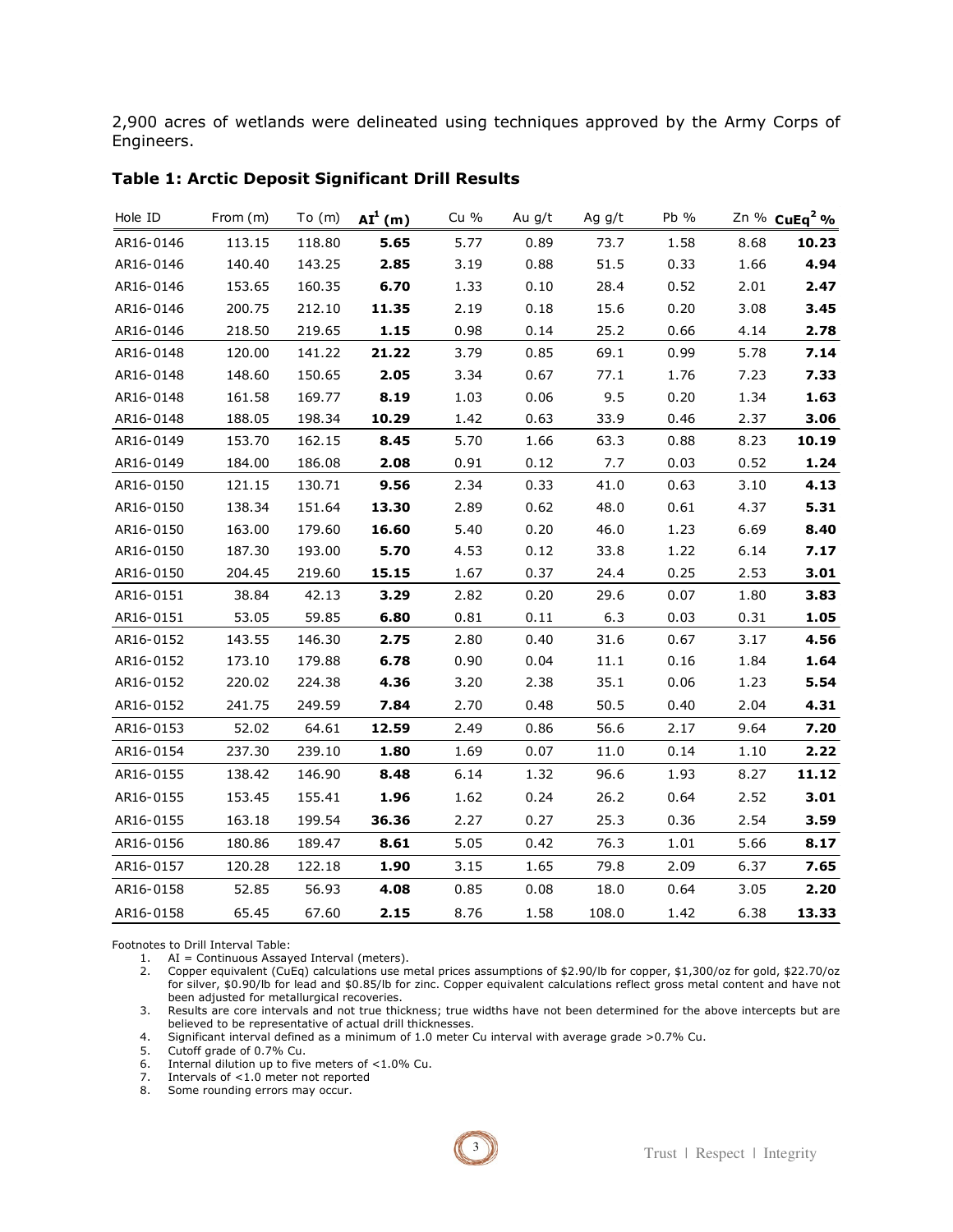On-going baseline environmental data collection included maintenance of three hydrologic gauging stations and one meteorological station. Surface water quality samples were taken from sixteen surface water locations and analyzed for a full suite of parameters including total and dissolved metals.

The Company continues to advance the acid-base-accounting static and kinetic test work at Arctic. Continuous down-hole samples were collected from this year's drill program to support static testing coverage over the Arctic deposit. On-site barrel sampling was successfully completed in the spring and fall of 2016 to support the kinetics program, and in August we achieved the 40-week milestone for the parallel laboratory humidy cells; maintenance and monitoring of all kinetic tests will continue into 2017.



**Figure 1: Trilogy 2016 Drill Program, Arctic Deposit** 

## **Quality Control and Data Verification**

The drill program, sampling protocol and data verification were managed and overseen by qualified persons employed by Trilogy Metals. Thirteen diamond drill holes were drilled at HQ and NQ diameter drill core by Boart Longyear of South Jordan, Utah. Samples in mineralized core were collected using a 0.2-meter minimum length, 5.0-meter maximum length and 1.4-meter average sample length. Samples in un-mineralized core were collected using 0.2-meter minimum length, 5.0-meter maximum length and 3.2-meter average sample length. Drill core recovery averaged 94% with overburden. Three quality control samples (one blank, one standard and one duplicate) were inserted into each batch of 20 samples. The drill core was either sawn or shipped as whole core, with samples sent to ALS Minerals, Fairbanks, Alaska for sample preparation and the sample pulps forwarded to ALS's North Vancouver facility for analysis. ALS Minerals in North Vancouver, B.C., Canada, is a facility certified as ISO 9001:2008 and accredited to ISO / IEC 17025:2005 from the Standards Council of Canada.

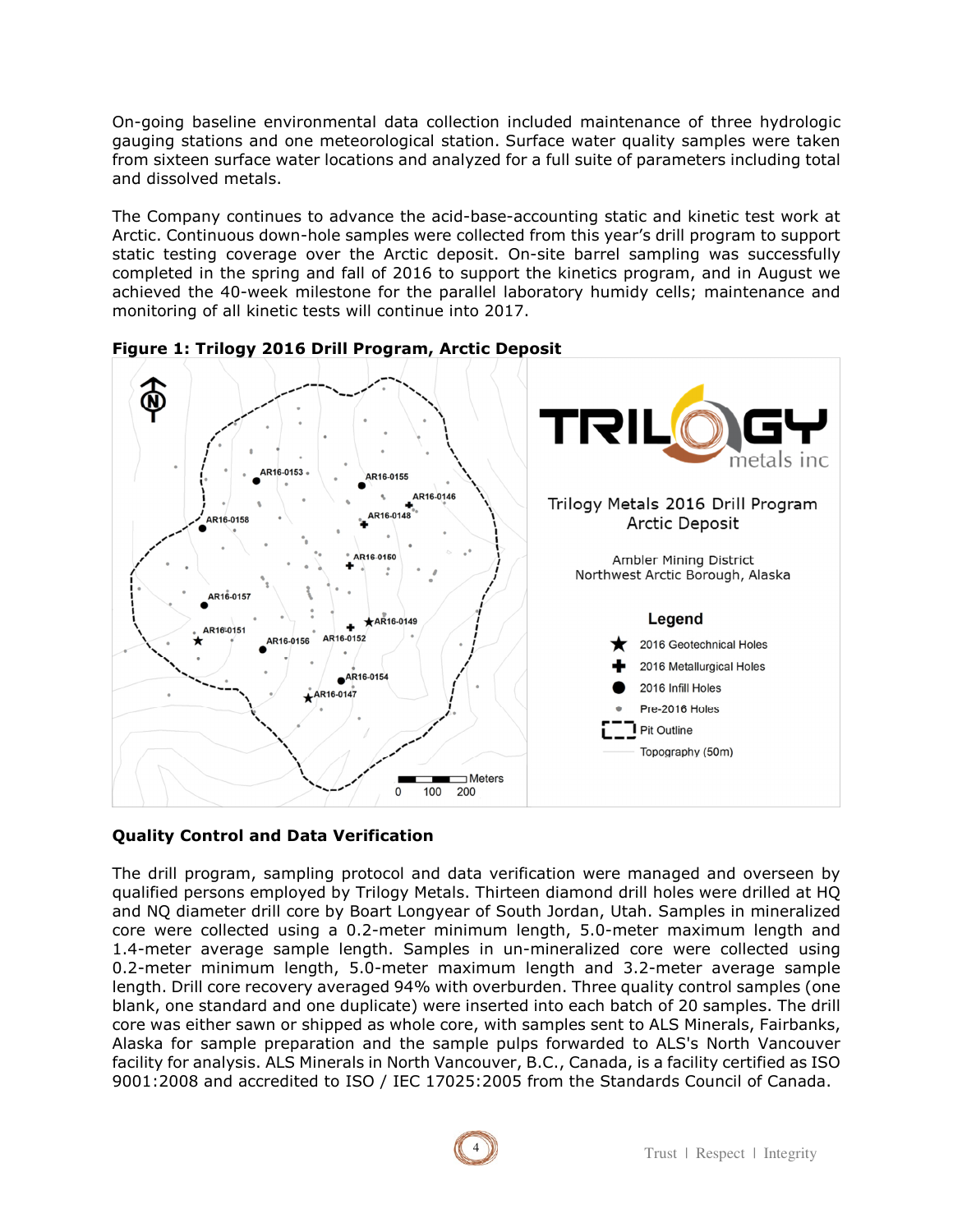#### **Qualified Person**

Erin Workman, P.Geo, Director of Technical Services and an employee of Trilogy Metals, is a Qualified Person as defined by National Instrument 43-101. Ms. Workman has reviewed the scientific and technical information in this news release and approves the disclosure contained herein. Ms. Workman has reviewed the results of the drill program and confirmed that all procedures, protocols and methodologies used in the drill program conform to industry standards.

#### **About Trilogy Metals**

Trilogy Metals Inc., formerly NovaCopper Inc. is a metals exploration company focused on exploring and developing the Ambler mining district located in northwestern Alaska. It is one of the richest and most-prospective known copper-dominant districts located in one of the safest geopolitical jurisdictions in the world. It hosts world-class polymetallic VMS deposits that contain copper, zinc, lead, gold and silver, and carbonate replacement deposits which have been found to host high grade copper mineralization. Exploration efforts have been focused on two deposits in the Ambler mining district - the Arctic VMS deposit and the Bornite carbonate replacement deposit. Both deposits are located within the Company's land package that spans approximately 143,000 hectares. The Company has an agreement with NANA Regional Corporation, Inc., a Regional Alaska Native Corporation, which provides a framework for the exploration and potential development of the Ambler mining district in cooperation with local communities. Our vision is to develop the Ambler mining district into a premier North American copper producer.

The mineral resource estimate which forms the basis of the 2013 PEA considers diamond drill holes drilled by different operators during the period 1965 to 2011. The mineral resource for the Arctic Project is supported by 43 core holes (approximately 13,500 m) drilled by NovaCopper and its former parent company NOVAGOLD Resources Inc. ("NOVAGOLD") and 92 core holes (approximately 17,600 m) drilled by previous owners Kennecott, and/or a Kennecott subsidiary. The 2013 PEA was based on Indicated mineral resources totaling 23.8 million tonnes grading 3.26% copper, 0.71g/t gold, 53.2 g/t silver, 0.76% lead and 4.45% zinc, and Inferred resources totaling 3.4 million tonnes grading 3.22% copper, 0.59 g/t gold, 41.5 g/t silver, 0.58% lead and 3.84% zinc. The 2013 PEA is preliminary in nature, includes inferred mineral resources that are considered too speculative geologically to have economic considerations applied to them that would enable them to be characterized as mineral reserves, and there is no certainty that the preliminary economic assessment will be realized. The 2013 PEA was prepared by Tetra Tech of Vancouver, Canada and the full technical report is available on SEDAR, EDGAR and on the Company's website. The 2013 PEA describes the potential technical and economic viability of establishing a conventional open-pit copper-zinc-lead-silver-gold mine-and-mill complex for the Project. The 2013 PEA, evaluated on a 100% basis, yielded a Net Present Value at 8% of \$928 million and \$537.2 million on a pre-tax and post-tax basis, respectively using base case metal price assumptions of \$2.90/lb for copper, \$1,300/oz for gold, \$22.70/oz for silver, \$0.90/lb for lead and \$0.85/lb for zinc. Mineral resources that are not mineral reserves do not have demonstrated economic viability.

#### **Trilogy Contacts**

Rick Van Nieuwenhuyse **Elaine Sanders** rickvann@trilogymetals.com elaine.sanders@trilogymetals.com

President & Chief Executive Officer Vice President & Chief Financial Officer

#### **604-638-8088 or 1-855-638-8088**